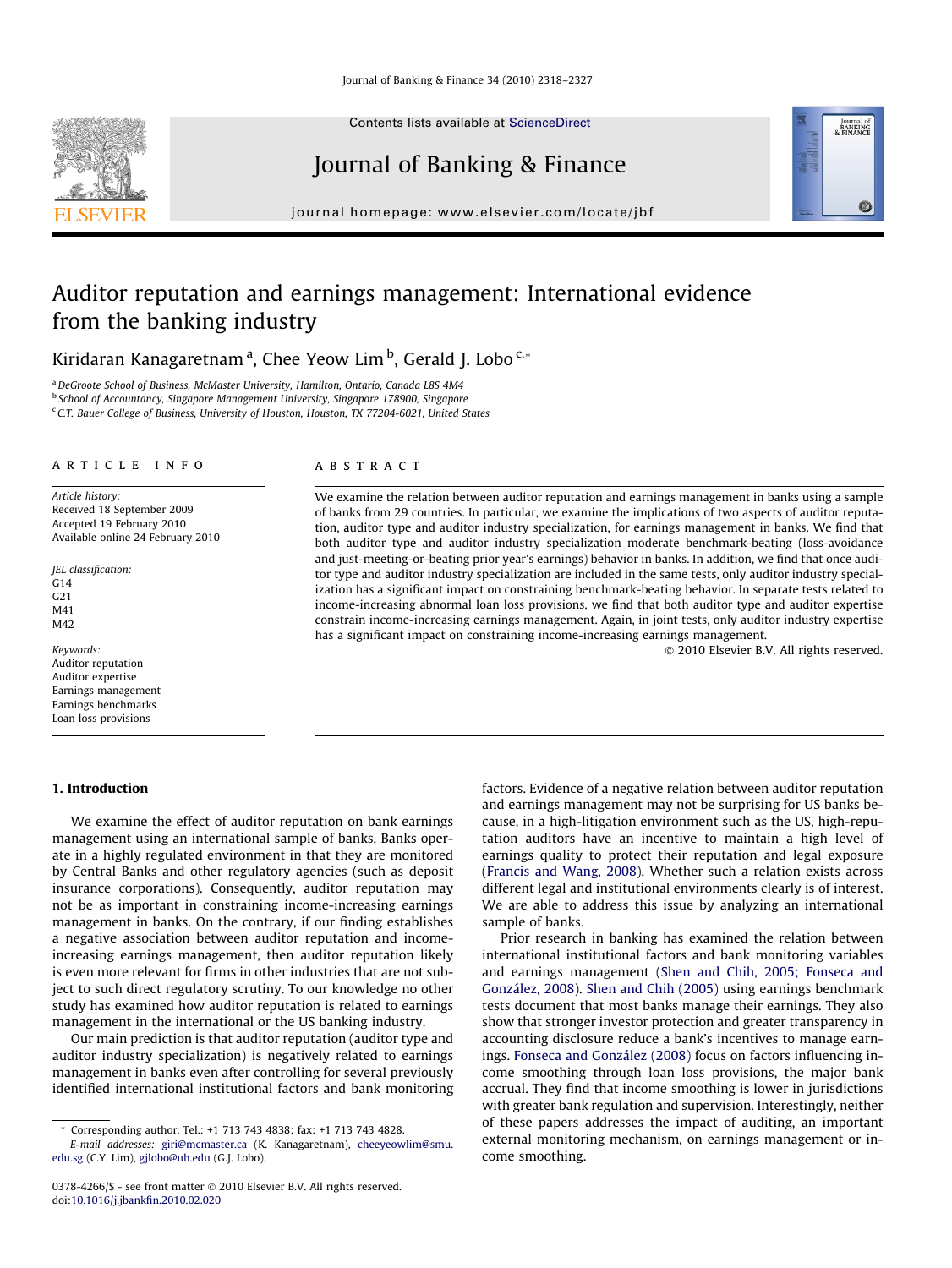In the auditing literature, [Becker et al. \(1998\)](#page-9-0) report lower earnings management in industrial firms for clients of Big 5 auditors. [Krishnan \(2003\)](#page-9-0) finds that firms audited by industry specialists report lower discretionary accruals, a commonly used proxy for earnings management in industrial firms. And, [Francis and Wang \(2008\),](#page-9-0) using an international sample, report that earnings quality is higher for firms that use Big 4 auditors, but their result holds only for regimes with strong investor protection. A notable deficiency of these studies is that they exclude firms in banking and financial services.

In addition, auditing banks is more complex than auditing industrial firms. In its May 2006 report on large firm Public Company Accounting Oversight Board (PCAOB) inspection deficiency analysis, the American Institute of Certified Public Accountants' ([AICPA, 2006\)](#page-9-0) Center for Public Company Audit Firms finds that banks' loan loss allowance ranks number one among the various deficiencies found by inspectors. This indicates that auditing the loan loss allowance and the related loan loss provision are challenging tasks for auditors in general. High-reputation auditors have incentives to provide high-quality audits to avoid jeopardizing their reputation capital. Thus, auditor reputation is potentially important in assessing the adequacy of loan losses and mitigating earnings management incentives of bank managers.

In this study, we extend the research on benefits of auditor reputation to the banking industry. Specifically, we examine two aspects of auditor reputation. First, we investigate the implications of auditor type (Big 5 vs. non-Big 5 auditors) for constraining income-increasing earnings management in banks. A large body of empirical research documents that higher audit quality is associated with Big 5 auditors.<sup>1</sup> Relative to non-Big 5 auditors, Big 5 auditors have greater expertise, resources, and more importantly, market-based incentives (e.g., mitigating the risk of litigation and protecting their reputation capital) to constrain the tendency of their audit clients to engage in aggressive reporting. Consequently, we predict that earnings management will be lower for banks audited by Big 5 auditors.

Second, we examine the effect of auditor industry specialization on reducing earnings management in banks. Auditors who are specialists in the banking industry can better assess the adequacy of the loan loss provisions than non-specialist auditors. Prior research documents that auditor industry specialization enhances financial reporting quality and mitigates fraudulent financial reporting ([Johnson et al., 1991; Carcello and Nagy, 2004; Krishnan, 2003,](#page-9-0) [2005](#page-9-0)). We measure auditor industry specialization/expertise by an auditor's industry market share.<sup>2</sup>

We employ three traditional proxies of earnings management, managing earnings to avoid losses, managing earnings to justmeet-or-beat the prior year's earnings, and an accrual-based proxy (abnormal loan loss provisions), to test the extent of incomeincreasing earnings management through bank loan loss provisions. By using three different tests (accruals- and non-accrualsbased tests), we strengthen the validity and robustness of our results. Our loss-avoidance/just-meeting-or-beating prior year's earnings tests closely resemble the methodology used by [Beatty](#page-9-0) [et al. \(2002\) and Altamuro and Beatty \(2010\)](#page-9-0). Our proxy for abnormal loan loss provisions is based on prior banking research on loan loss provisions [\(Wahlen, 1994; Kanagaretnam et al., 2004](#page-9-0)).

We use an international bank sample from the BankScope database representing 29 countries over the period 1993 to 2006 to test our hypotheses. We find in separate tests that both auditor type and auditor expertise moderate benchmark-beating (loss-avoidance and just-meeting-or-beating prior year's earnings) behavior in banks. However, we find that once auditor type and industry expertise are included in the same tests, only auditor industry expertise has a significant impact on constraining benchmarkbeating behavior. In separate tests related to income-increasing abnormal loan loss provisions, we find that both auditor type and auditor expertise constrain income-increasing earnings management. Again, in joint tests, only auditor industry expertise has a significant impact on constraining income-increasing earnings management. Overall we find that audit specialists constrain income-increasing earnings management in banks. Our results are robust to several sensitivity tests including alternate classification of audit specialists, controlling for self-selection, and different binwidths for benchmark tests.

The rest of this paper is organized as follows. The next section develops the hypotheses. Section [3](#page-2-0) explains the empirical models used for tests of earnings management. Section [4](#page-4-0) describes the sample selection process. Section [5](#page-4-0) discusses the results and Section [6](#page-7-0) concludes the study.

# 2. Hypotheses

Using economic theory, [DeAngelo \(1981\)](#page-9-0) argues that auditor size is a proxy for auditor reputation and audit quality. She reasons that brand-name auditors (i.e., Big 5 auditors) are better able to detect material misstatements in financial statements and more willing to report what they find than are other auditors (i.e., non-Big 5 auditors). Higher expertise is associated with Big 5 auditors because they not only have more resources but also devote more resources to specialized staff training, peer reviews, and investment in information technology than non-Big 5 auditors ([Craswell et al.,](#page-9-0) [1995\)](#page-9-0). Similarly, higher independence is associated with Big 5 auditors because they have higher reputation capital at stake relative to non-Big 5 auditors. Loss of reputation, as Arthur Andersen learned the hard way, could put a Big 5 auditor out of business ([Huang and Li, 2009\)](#page-9-0). Litigation risk also motivates Big 5 auditors to remain independent. In the wake of the Enron-Andersen scandal PricewaterhouseCoopers, Deloitte and Touche, and Ernst and Young have resigned from more than 1200 clients to mitigate the risk of litigation [\(Hindo, 2003](#page-9-0)). In short, a higher audit quality is associated with the Big 5 auditors.

There is a large body of empirical research that documents that higher audit quality is associated with Big 5 auditors for industrial firms. [Teoh and Wong \(1993\)](#page-9-0) observe higher earnings response coefficients for clients of Big 5 auditors relative to clients of non-Big 5 auditors, consistent with investors perceiving earnings to be of higher quality when the auditor is a brand-name auditor. [Becker et al. \(1998\)](#page-9-0) report lower earnings management in industrial firms for clients of Big 5 auditors. Additionally, [Basu et al.](#page-9-0) [\(2000\)](#page-9-0) find higher levels of financial reporting conservatism (i.e., more timely recognition of bad news) for clients of Big 5 auditors. Although empirical evidence on auditor reputation and audit quality in the banking industry is limited, the economic incentives faced by the Big 5 auditors of banks are similar to those of other industries, i.e., preserving reputation capital and mitigating the risk of litigation. $3$  In addition, auditor type may be of higher importance for industries such as banking, where information uncertainty is higher relative to industrial firms due to the greater complexity of banking operations and difficulty of assessing risk on the large port-

We refer to the high-reputation, brand-name auditors as Big 5 (in fact Big 6, folio of loans [\(Autore et al., 2009\)](#page-9-0). during the period 1993–1997, Big 5 after the merger between Coopers and Lybrand and Price Waterhouse in 1998, and currently Big 4 after the demise of Arthur Andersen in 2002) auditors throughout the paper for simplicity.

 $2$  In our discussions, we use auditor industry specialization and industry expertise interchangeably.

<sup>&</sup>lt;sup>3</sup> [Kanagaretnam et al. \(2009\)](#page-9-0) is an exception. They find a significant, positive association between the discretionary component of LLP and stock returns for banks audited by Big 5 auditors.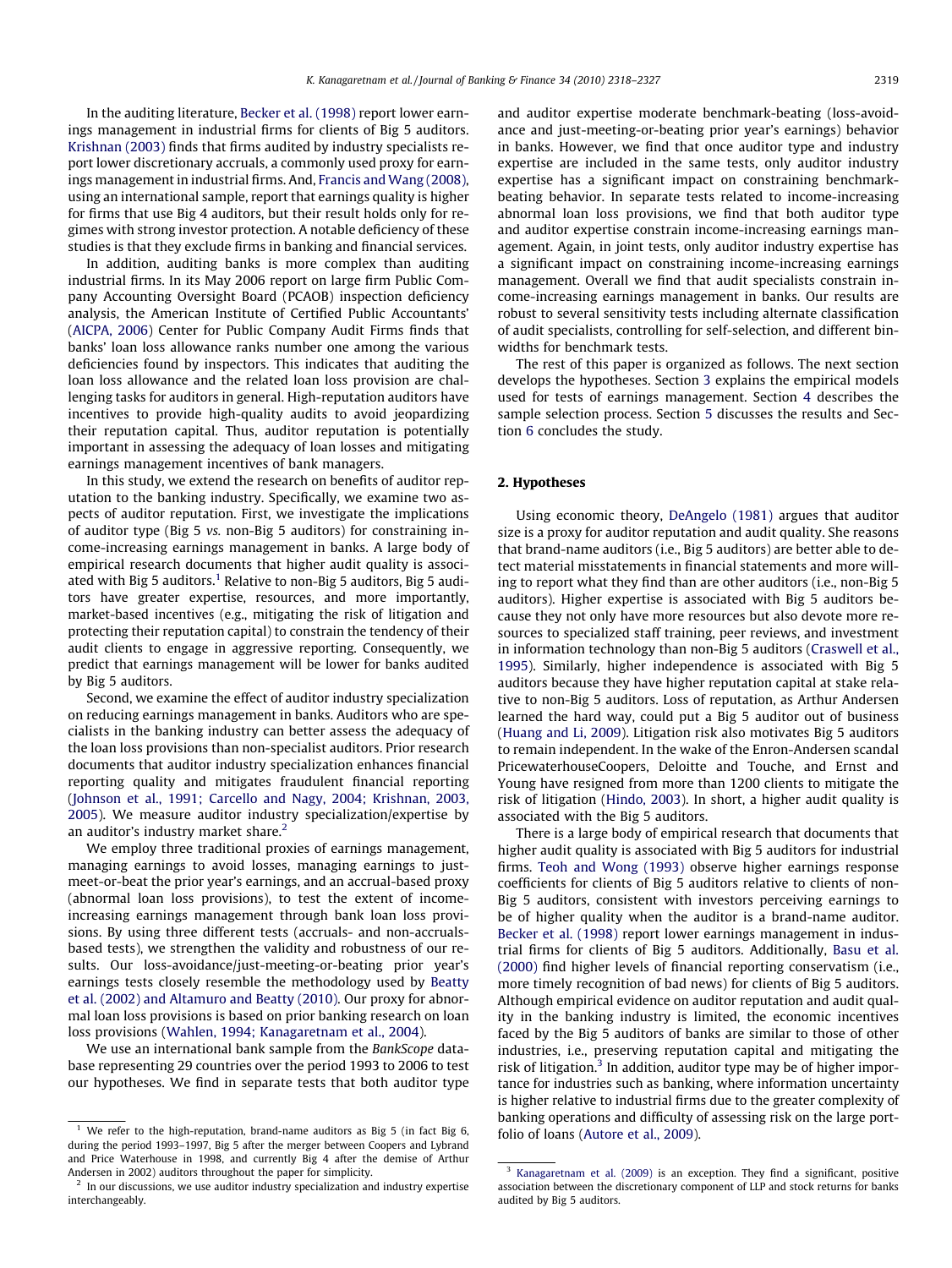<span id="page-2-0"></span>The above arguments suggest that earnings management in banks will be lower when the auditor is a Big 5 auditor. However, because banks operate in a highly regulated environment in that they are monitored by the Central Banks and other regulatory agencies (such as deposit insurance corporations), auditor reputation may not be as important in constraining income-increasing earnings management relative to industrial firms. Given this, we present our hypothesis in null form:

Hypothesis 1. Earnings management in banks is unrelated to whether the auditor is a Big 5 auditor.

Our second hypothesis relates to the linkage between auditor specialization in the banking industry and its impact on limiting earnings management behavior. While classifying auditors as Big 5 and non-Big 5 separates them in terms of reputation, it ignores an auditor's expertise in a given industry which may be an even more critical dimension of auditor reputation. Although a Big 5 auditor may serve clients in multiple industries, the auditor may not have a competitive advantage in all industries because developing a competitive advantage is very costly or not feasible due to a variety of reasons, including first-mover advantage enjoyed by other auditors, lack of economies of scale, limited human capital with industry expertise, and constrained economic resources. As a result, each of the Big 5 auditors or national auditors tends to dominate a select few industries from among the industries in their portfolio of clients.

Several studies have examined the benefits of auditor industry specialization or expertise on audit effectiveness. For example, [Be](#page-9-0)[dard and Biggs \(1991\)](#page-9-0) document that an auditor with experience in the manufacturing industries is better able to detect errors in a manufacturing client's data than an auditor without manufacturing experience. Similarly, [Wright and Wright \(1997\)](#page-9-0) find that significant experience in the retailing industry contributes to increased detection of errors of clients in the retail industry. Other benefits of auditor industry specialization identified in prior research include mitigation of financial fraud [\(Johnson et al., 1991; Carcello and Nagy, 2004\)](#page-9-0), reporting of lower discretionary accruals, a commonly used proxy for earnings management in industrial firms ([Krishnan, 2003](#page-9-0)), and greater asymmetric timeliness of earnings which is a fundamental characteristic of conservative financial reporting ([Krishnan, 2005\)](#page-9-0).

While the above evidence indicates that the ability to detect material misstatements in financial statements is associated with auditor industry specialization, there also is evidence that specialist auditors attempt to protect their reputation capital through increased compliance with generally accepted auditing standards relative to non-specialist auditors ([O'Keefe et al., 1994\)](#page-9-0). In the banking industry, [Kanagaretnam et al. \(2009\)](#page-9-0) find that once auditor type and industry expertise are separated, only auditor industry expertise has a significant impact on valuation of discretionary LLP. In summary, the collective evidence indicates that there are benefits to auditor industry specialization in terms of enhanced audit effectiveness and credibility of financial statements. However, as discussed earlier, the benefits of audit specialists may not be as pronounced in banking as in industrial firms because the banking industry is highly regulated. Accordingly, we present the following hypothesis stated in null form:

Hypothesis 2. Earnings management in banks is unrelated to whether the auditor is a specialist in the banking industry.

## 3. Measures of earnings management

Our general hypothesis is that auditor reputation (auditor type and auditor specialization) constrains bank earnings managements. We employ three traditional proxies of earnings management; managing earnings for loss-avoidance, managing earnings for just-meeting-or-beating prior year's earnings, and an accruals-based proxy, to strengthen the validity/robustness of the results of our test of the extent of income-increasing earnings management.

# 3.1. Managing earnings for loss-avoidance or to just-meet-or-beat prior year's earnings

[Beatty et al. \(2002\) and Altamuro and Beatty \(2010\)](#page-9-0) report that bank managers have incentives to manage earnings for benchmark-beating behavior. We examine how auditor reputation (auditor type and auditor specialization) constrains this incentive. We focus on two earnings benchmarks: loss-avoidance (LOSS\_AVOID) and just-meeting-or-beating prior year's earnings  $(JMBE)^4$  We include all available additional control variables (size, growth, loans, leverage, change in cash flow, and loan loss allowance) to be consistent with the above literature.We also include additional controls for country-specific variables (law enforcement index and financial system in the country), and bank-specific monitoring variables (regulatory restrictions on entry into banking, official supervisory power index, and private monitoring index), and estimate the following logit model:

BENCHMARK $t_1 = \alpha_0 + \alpha_1 BIG5 + \alpha_2$ SPEC +  $\alpha_3$ SIZEt  $+\alpha_4$ GROWTH<sub>t</sub> +  $\alpha_5$ LOANS<sub>t</sub> +  $\alpha_6$ LEV<sub>t</sub>  $+\alpha_7\Delta$ CASH\_FLOW<sub>t</sub> +  $\alpha_8$ ALLOW<sub>t</sub>  $+ \alpha_9$ LAW\_ENF  $+ \alpha_{10}$ BANK  $+ \alpha_{11}$ BANKREG +  $\alpha_{12}$ OFFICIAL +  $\alpha_{13}$ MONITOR+  $\langle$  Year Controls  $> +e$ ; (1)

where

| <b>BENCHMARK</b>                | earnings benchmark indicators (LOSS_AVOID<br>or JMBE), defined as follows: LOSS_AVOID is<br>an indicator variable taking the value one if<br>the bank has a small ROA (income before<br>taxes scaled by total assets) in the interval<br>between 0 and 0.002, and JMBE is an<br>indicator variable taking the value one if the<br>bank has a change in ROA (income before<br>taxes scaled by total assets) from year $t - 1$<br>to year $t$ in the interval between $0$ and<br>0.0005, zero otherwise |
|---------------------------------|-------------------------------------------------------------------------------------------------------------------------------------------------------------------------------------------------------------------------------------------------------------------------------------------------------------------------------------------------------------------------------------------------------------------------------------------------------------------------------------------------------|
| BIG5                            | an indicator variable that equals one if the                                                                                                                                                                                                                                                                                                                                                                                                                                                          |
|                                 | auditor is a Big 5 auditor, zero otherwise                                                                                                                                                                                                                                                                                                                                                                                                                                                            |
| <b>SPEC</b>                     | an indicator variable that equals one if the                                                                                                                                                                                                                                                                                                                                                                                                                                                          |
|                                 | auditor is a market leader in the banking                                                                                                                                                                                                                                                                                                                                                                                                                                                             |
|                                 | industry for that particular                                                                                                                                                                                                                                                                                                                                                                                                                                                                          |
|                                 | country, zero otherwise                                                                                                                                                                                                                                                                                                                                                                                                                                                                               |
| $SIZE_t$                        | log of total assets at the end of the year                                                                                                                                                                                                                                                                                                                                                                                                                                                            |
| $GROWTH_t$                      | the growth in total assets from the beginning<br>to the end of year $t$                                                                                                                                                                                                                                                                                                                                                                                                                               |
| LOANS <sub>r</sub>              | total loans scaled by total assets at the                                                                                                                                                                                                                                                                                                                                                                                                                                                             |
|                                 | beginning of year t                                                                                                                                                                                                                                                                                                                                                                                                                                                                                   |
| $LEV_t$                         | total equity divided by total assets at                                                                                                                                                                                                                                                                                                                                                                                                                                                               |
|                                 | beginning of year t                                                                                                                                                                                                                                                                                                                                                                                                                                                                                   |
| $\Delta$ CASH_FLOW <sub>t</sub> | change in cash flows (income before taxes                                                                                                                                                                                                                                                                                                                                                                                                                                                             |
|                                 | and loan loss provisions) from the beginning                                                                                                                                                                                                                                                                                                                                                                                                                                                          |
|                                 | to the end of year $t$ scaled by total assets at                                                                                                                                                                                                                                                                                                                                                                                                                                                      |
|                                 | the beginning of year $t$                                                                                                                                                                                                                                                                                                                                                                                                                                                                             |
| ALLOW <sub>r</sub>              | allowance for loan losses at the end of year $t$ ,<br>scaled by total assets at beginning of year t                                                                                                                                                                                                                                                                                                                                                                                                   |
|                                 |                                                                                                                                                                                                                                                                                                                                                                                                                                                                                                       |

<sup>4</sup> A recent survey of managers by [Graham et al. \(2005\)](#page-9-0) finds that just-meeting-orbeating prior period's earnings is one of the most important benchmarks for corporate managers. In addition, [Burgstahler and Dichev \(1997\) and Degeorge et al. \(1999\)](#page-9-0) provide empirical evidence indicating that loss-avoidance is also an important benchmark for managers.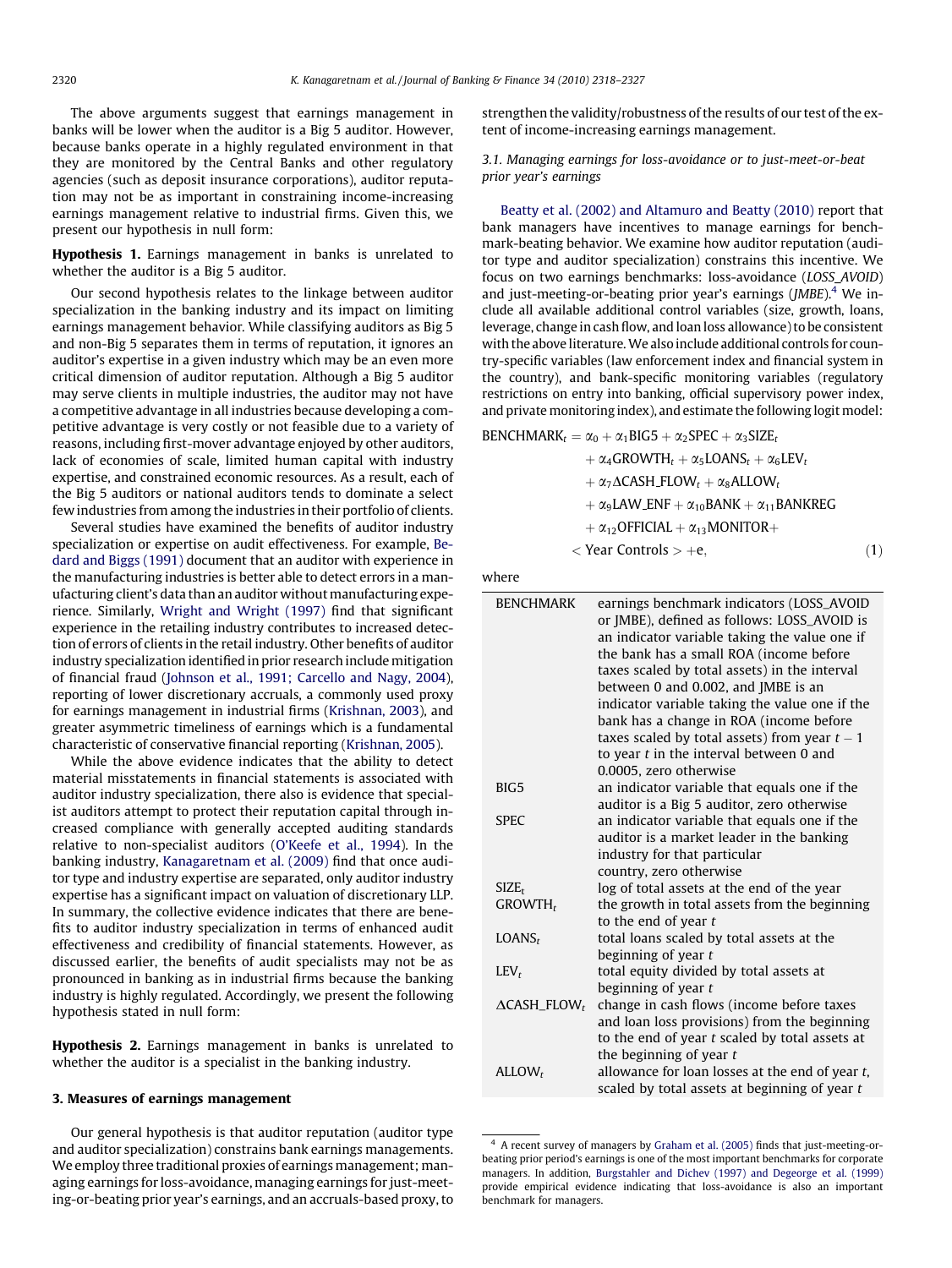# <span id="page-3-0"></span>Table (continued)

| <b>LAW ENF</b>  | investor protection, proxied by the law<br>enforcement index. This index is the mean<br>score of three legal enforcement variables |
|-----------------|------------------------------------------------------------------------------------------------------------------------------------|
|                 | reported in LaPorta et al. (1998), and used in                                                                                     |
|                 | Leuz et al. (2003)                                                                                                                 |
| <b>BANK</b>     | a bank system dummy, which equals 1 for                                                                                            |
|                 | countries whose financial system is bank-                                                                                          |
|                 | dominated and 0 for countries whose                                                                                                |
|                 | financial system is market-oriented, as per                                                                                        |
|                 | the classification of Demirguc-Kunt and                                                                                            |
|                 | Levine (1999)                                                                                                                      |
| <b>BANKREG</b>  | a measure of regulatory restrictions on entry                                                                                      |
|                 | into banking from Barth et al. (2001)                                                                                              |
| <b>OFFICIAL</b> | the official supervisory power index from<br>Barth et al. (2001)                                                                   |
| <b>MONITOR</b>  | the private monitoring index from Barth et al.<br>(2001)                                                                           |

The coefficients of interest are the coefficients of the two auditor reputation proxies: BIG5 and SPEC. BIG5 is an indicator variable that equals one if the auditor is a Big 5 auditor, zero otherwise. Auditor industry specialization/expertise is typically measured by an auditor's industry market share (e.g., [Balsam et al., 2003; Krishnan, 2003](#page-9-0)) in each country. We calculate an auditor's market share as the fraction of a bank's total assets to the total assets of all banks in the same country. An auditor is considered a specialist if it has the largest market share in the banking industry for that particular country.<sup>5</sup> If higher auditor reputation reduces earnings management for loss-avoidance/just-meetingor-beating prior year's earnings, the coefficients of BIG5 and SPEC will be negative. On the other hand, if auditor reputation is not important in a highly regulated industry such as banking, the coefficients of BIG5 and SPEC will not significantly differ from zero.

We include the two country-specific variables, LAW\_ENF and BANK, as control variables in all our regressions but do not offer directional predictions on the coefficients of these variables. We use the Law Enforcement Index (LAW\_ENF) to proxy for investor protection.<sup>6</sup> [Leuz et al. \(2003\)](#page-9-0) find that LAW\_ENF is negatively associated with earnings management. Prior studies (e.g., [Kwok and Tadesse, 2006; Purda,](#page-9-0) [2008\)](#page-9-0) indicate that a firm's perceived risk (and the associated earnings quality due to earnings management) is influenced by whether the financial system in the country is bank- or market-based (BANK).

As suggested by [Fonseca and González \(2008\)](#page-9-0), bank regulation and bank supervision may also affect the extent of earnings management. We use the measure of regulatory restrictions on entry to banking (BANKREG), the official supervisory power index (OFFI-CIAL), and the private monitoring index (MONITOR) developed by [Barth et al. \(2001\)](#page-9-0) to proxy for bank regulation.<sup>7</sup> Since these vari-

BANKREG ranges from 0 to 8, with higher values indicating more restrictions on entry into banking. OFFICIAL ranges from 0 to 14; it captures the power of supervisors to take prompt corrective action, to restructure and reorganize troubled banks, and to declare a troubled bank insolvent. MONITOR ranges from 0 to 7; it measures the extent of monitoring by outsiders such as international ratings agencies. Higher values of OFFICIAL and MONITOR indicate greater power of supervisors and greater private oversight.

ables are included as controls, we do not offer directional predictions on their coefficients.

## 3.2. Income-increasing abnormal loan loss provisions

We use a two-stage approach to examine the relation between auditor reputation and income-increasing earnings management through LLP. We first estimate the normal or nondiscretionary component of LLP by regressing LLP on beginning loan loss allowance, net loan charge-offs, change in total loans outstanding, total loans outstanding, nonperforming loans, loan categories, and controls for period and country effects using the following model<sup>8</sup>:

$$
LLP = \lambda_0 + \lambda_1 BEGLLA + \lambda_2 LCO + \lambda_3 CHLOANS + \lambda_4 LOANS
$$

$$
+ \lambda_5 NPL + \lambda_6 DNPL + \langle LOAN \; CATEGORIES \rangle
$$

 $+$   $\langle$ YEAR CONTROLS $\rangle$  +  $\langle$ COUNTRY CONTROLS $\rangle$  + e  $(2)$ 

where

| LLP            | provisions for loan losses deflated by<br>beginning          |
|----------------|--------------------------------------------------------------|
|                | total assets                                                 |
|                |                                                              |
| <b>BEGLLA</b>  | beginning loan loss allowance deflated by                    |
|                | beginning total assets                                       |
| LCO            | net loan charge-offs deflated by beginning                   |
|                | total                                                        |
|                | assets                                                       |
| <b>CHLOANS</b> | change in total loans outstanding deflated by                |
|                |                                                              |
|                | beginning total assets                                       |
| <b>LOANS</b>   | total loans outstanding deflated by beginning                |
|                | total assets                                                 |
| <b>NPL</b>     | nonperforming loans deflated by beginning                    |
|                | total assets                                                 |
| <b>DNPL</b>    | an indicator variable that equals one if the                 |
|                | value for NPL is missing, zero otherwise <sup>a</sup>        |
| LOAN           | loans to municipalities/government (MUN),                    |
| CATEGORIES     |                                                              |
|                | mortgages (MORT), hire-purchase/lease                        |
|                | ( <i>LEASE</i> ), other loans ( <i>OTH</i> ), loans to group |
|                | companies/associates (GRP), loans to other                   |
|                | corporate ( $OCORP$ ) and loans to banks ( $BK$ )            |
|                | all deflated by beginning total assets                       |
|                |                                                              |

<sup>a</sup> Since a large number of NPL observations are missing, we use the 'modified zero-order regression' method suggested by [Maddala \(1977\) and Greene \(2003\)](#page-9-0) for estimating Eq. (2). This method substitutes a zero for missing values and adds an indicator variable coded one if the corresponding variable is missing.

The residuals from Eq. (2) are the abnormal or discretionary component of LLP, referred to as ALLP.

In the second stage, we test the association between proxies for auditor reputation and the absolute value of negative (incomeincreasing) ALLP. Negative ALLP are of particular interest because of their positive impact on reported earnings. We control for the following factors that prior research has documented to be associated with abnormal accruals ([Ashbaugh et al., 2003\)](#page-9-0): firm size, asset growth, level of past accruals, and performance. We use log of assets to measure size and prior period's LLP to proxy for level of past accruals. We represent performance by earnings before LLP. Our model is as follows:

$$
ALLP = \delta_0 + \delta_1 \text{BIG5} + \delta_2 \text{SPEC} + \delta_3 \text{SIZE} + \delta_4 \text{GROWTH}
$$
  
+  $\delta_5 \text{PASTLLP} + \delta_6 \text{EBTP} + \delta_7 \text{LAW\_ENF} + \delta_8 \text{BANK}$   
+  $\delta_9 \text{BANKREG} + \delta_{10} \text{OFFICAL} + \delta_{11} \text{MONITOR}$   
+  $\langle \text{YEAR CONTROLS} \rangle + \varepsilon,$  (3)

<sup>5</sup> For each country, we identify the audit specialist for three distinct periods spanning our sample years. These three periods are: (1) 1993–1997, before the merger of Coopers and Lybrand and Price Waterhouse in 1998, (2) 1998–2001, after the merger of Coopers and Lybrand and Price Waterhouse, and (3) 2002–2006, after the demise of Arthur Andersen in 2002. This approach is consistent with [Neal and](#page-9-0) [Riley \(2004\) and Kwon et al. \(2007\)](#page-9-0).

This index is the mean score of three legal enforcement variables reported in [La](#page-9-0) [Porta et al. \(1998\)](#page-9-0). The three variables are (1) the mean for 1980–1983 of a variable provided by Business International Corp., capturing the efficiency and integrity of the judicial system; (2) the mean for 1982–1995 of a rule of law variable obtained from International Country Risk; and (3) the mean for 1982–1995 of a corruption variable that assesses the corruption in government, obtained from International Country Risk.

 $8$  These variables have also been used in several prior studies (e.g., [Wahlen, 1994;](#page-9-0) [Kanagaretnam et al., 2004; Adams et al., 2009](#page-9-0)) to estimate the normal component of LLP.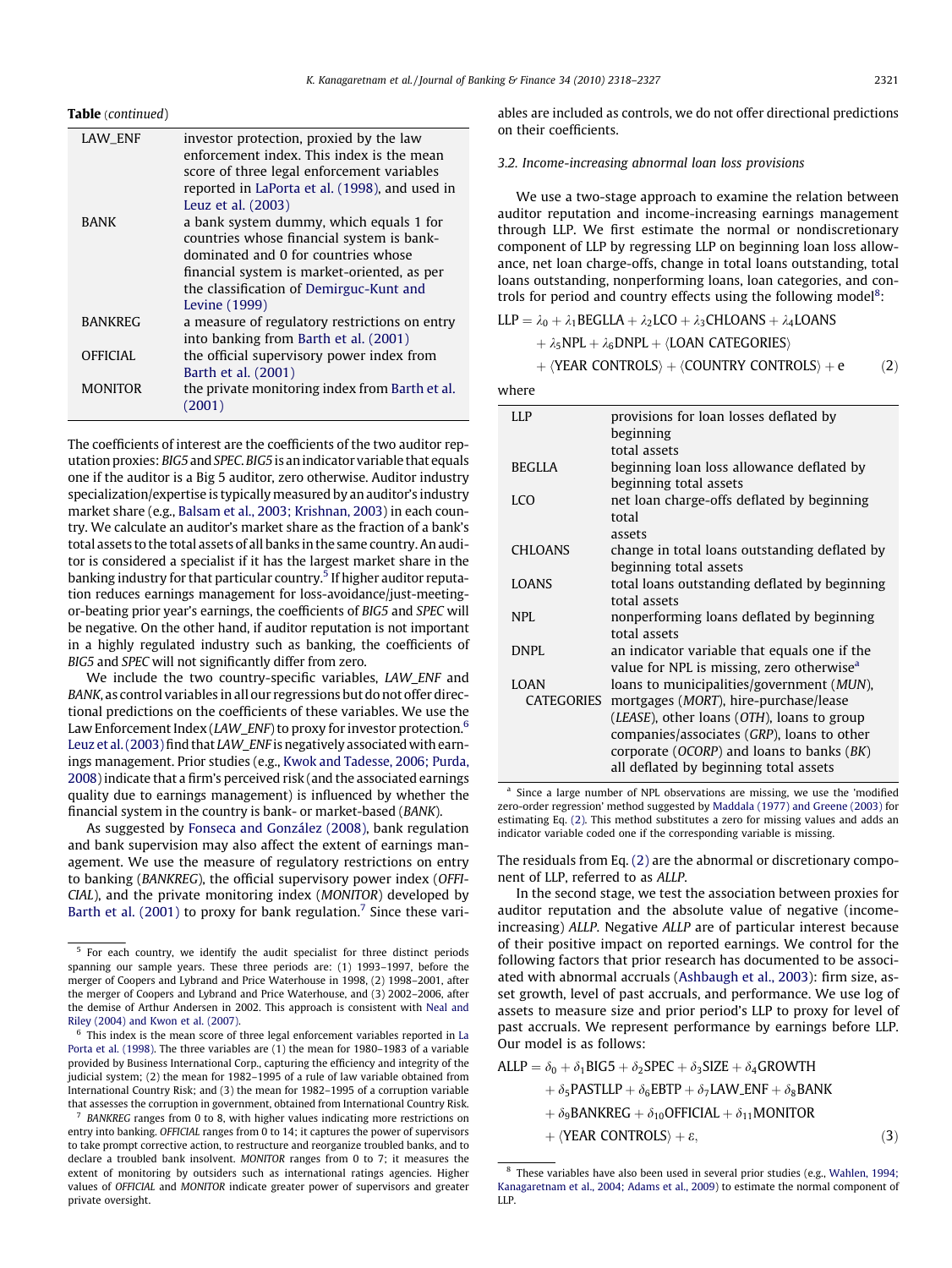<span id="page-4-0"></span>

| where |  |  |
|-------|--|--|
|       |  |  |

| ALLP           | absolute value of negative abnormal loan loss        |
|----------------|------------------------------------------------------|
|                | provisions                                           |
| <b>PASTLLP</b> | prior year's LLP divided by total assets at the      |
|                | beginning of the year                                |
| <b>FRTP</b>    | earnings before taxes and loan loss provisions       |
|                | divided by total assets at the beginning of the year |
|                | and all other variables are as previously defined    |
|                |                                                      |

The coefficients of interest in Eq. [\(3\)](#page-3-0) are the coefficients of BIG5 and SPEC. A negative coefficient for both is consistent with our prediction of auditor reputation constraining income increasing earnings management. As previously discussed, if auditor reputation is not important in a highly regulated industry such as banking, the coefficients on BIG5 and SPEC will not significantly differ from zero.

## 4. Data description

We obtain financial data for the international (non-US) banks for the period 1993–2006 from the BankScope database. We select sample countries from the 48 countries listed in [LaPorta et al.](#page-9-0) [\(1998\).](#page-9-0) We drop nine countries (Ireland, Kenya, Pakistan, Sri Lanka, Zimbabwe, Ecuador, Indonesia, Jordan, and Venezuela) for which [LaPorta et al. \(1998\)](#page-9-0) do not report legal enforcement variables needed to compute the law enforcement index (LAW\_ENF). We delete another 10 countries (Argentina, Belgium, Denmark, Egypt, Finland, Malaysia, Nigeria, Sweden, Switzerland, and Uruguay) due to missing bank-specific information (such as loan charge offs, loan loss provisions, loan loss allowance, etc). We retain the remaining 29 countries in our study. These include Australia, Austria, Brazil, Canada, Chile, Columbia, France, Germany, Greece, Hong Kong, India, Israel, Italy, Japan, Korea, Mexico, Netherlands, New Zealand, Norway, Peru, Philippines, Portugal, Singapore, South Africa, Spain, Taiwan, Thailand, Turkey, and the United Kingdom.

Our final sample consists of 6072 and 4232 bank-years for the earnings benchmark and abnormal loan loss provisions tests, respectively.<sup>9</sup> The sample for the benchmark tests is larger than the sample for the abnormal loan loss provisions test because of the less stringent data requirements. There is significant variation in the number of bank-year observations across countries due to differences in capital market development, country size, and the availability of complete financial accounting data. Except for the United Kingdom, most countries constitute less than ten percent of the total bank-years individually. In a sensitivity analysis (not reported in this paper), we find that our results are robust after excluding banks from the United Kingdom.

# 5. Empirical results

The residuals from the regression models may be serially and/or cross-sectionally correlated. We therefore use OLS/logistic regressions with clustered robust errors to account for both serial and cross-sectional correlations ([Rogers, 1993; Williams, 2000; Peter](#page-9-0)[sen, 2009\)](#page-9-0). For all tests, we report Wald or t-statistics based on clustered standard errors after correcting for both serial and cross-sectional correlations in the residuals.10

5.1. Loss-avoidance and just-meeting-or-beating prior year's earnings tests

We report the results of the earnings benchmark tests in [Table 1.](#page-5-0) Panel A presents the descriptive statistics of variables used in Eq. [\(1\)](#page-2-0). On average, 6% of our sample banks report a small profit (i.e., they just avoided reporting a loss) and 7% of our sample banks report a small increase in earnings over the prior year (i.e., they justmeet-or-beat prior year's earnings). 74% (26%) of the banks are audited by Big 5 auditors (audit specialists). Panel B shows the correlations among the bank-specific variables used in the regression. Consistent with the argument that auditor reputation reduces earnings management, there is a negative correlation between banks audited by Big 5 and specialist auditors and loss-avoidance. However, there is a positive correlation between banks audited by Big 5 and specialist auditors and just-meeting-or-beating prior year's earnings. While these univariate results are interesting, they do not control for all other factors likely to affect the extent of earnings management. Hence, we rely on the multivariate analysis for making inferences.

We report the estimation results of the logistic regressions for the loss-avoidance and just-meeting-or-beating prior year's earn-ings tests in [Table 2](#page-6-0). A negative sign for  $\alpha_1$  and  $\alpha_2$ , the coefficients of BIG5 and SPEC, will indicate that banks are less likely to manage earnings to avoid losses or just-meet-or-beat prior year's earnings when audited by high-reputation auditors. The first three columns provide the results for the loss-avoidance tests. In model (1), auditor reputation is proxied by whether or not the auditor is a Big 5 auditor. In model (2), auditor reputation is proxied by whether the auditor is a specialist in the banking industry for a particular country. In model (3), we include both proxies for auditor reputation. In model (1), we find a negative and significant (at the 10% level) coefficient of BIG5, indicating rejection of hypothesis 1. And, the negative and significant (at the 1% level) coefficient estimate for SPEC in model (2) indicates rejection of hypothesis 2. These results support the argument that high-reputation auditors constrain banks from managing earnings to avoid reporting losses. When we include both measures of auditor reputation in model (3), only the coefficient of SPEC maintains its significance level at 1%, suggesting that auditor industry specialization is more critical than auditor type in limiting earnings management.<sup>11</sup>

The next three columns provide the results of the JMBE tests. In model (1), we find that the coefficient of BIG5 is negative and significant at the 10% level. In model (2), the coefficient of SPEC is negative and significant at the 1% level. In model (3), where we include both dimensions of auditor reputation, the coefficient of SPEC is negative and significant at the 10% level whereas the coefficient of BIG5 is not significant.<sup>12</sup> These results suggest that banks audited by specialists (but not Big 5) are less likely to manage earnings to meet or beat the prior year's earnings.

Taken together, our results for the earnings benchmark tests indicate high reputation auditors, particularly auditors who are

 $^9\,$  We delete each of the continuous control variables used in Eqs. [\(1\)–\(3\)](#page-2-0) at the top and bottom one percent to remove extreme values.

<sup>10</sup> [Petersen \(2009\)](#page-9-0) suggests that, in the presence of cross-sectional and time-series dependence, one dependence effect can be addressed parametrically (e.g., including time dummies for cross-sectional dependence) and then standard errors clustered on the other dependence effect (e.g., clustering by firms for time-series dependence) can be estimated. As we have more firm than year observations, we use year dummies and cluster by firms because having a large number of clusters results in standard errors that are less biased.

 $11$  LAW\_ENF has significant negative association with LOSS\_AVIOD. This is consistent with [Leuz et al. \(2003\),](#page-9-0) who find LAW\_ENF is negatively related to earnings management in industrial firms. BANK has significant positive association with LOSS\_AVIOD. This is consistent with bank-based financial systems having higher earnings management relative to market-based financial systems. [Fonseca and](#page-9-0) [González \(2008\)](#page-9-0) suggest that bank regulation and bank supervision may reduce the extent of earnings management. Since losses may induce closer scrutiny by regulators, an alternate prediction is that the higher bank regulation and bank supervision may increase the incentives for loss-avoidance. Consistent with this alternate prediction, BANKREG, OFFICIAL, and MONITOR are positively related to LOSS\_AVIOD.

 $12$  Consistent with [Leuz et al. \(2003\),](#page-9-0) LAW ENF has significant negative association with JMBE. As before, BANK has significant positive association with JMBE. Consistent with [Fonseca and González \(2008\)](#page-9-0), BANKREG has strong negative association with JMBE. As before, OFFICIAL is positively related to JMBE.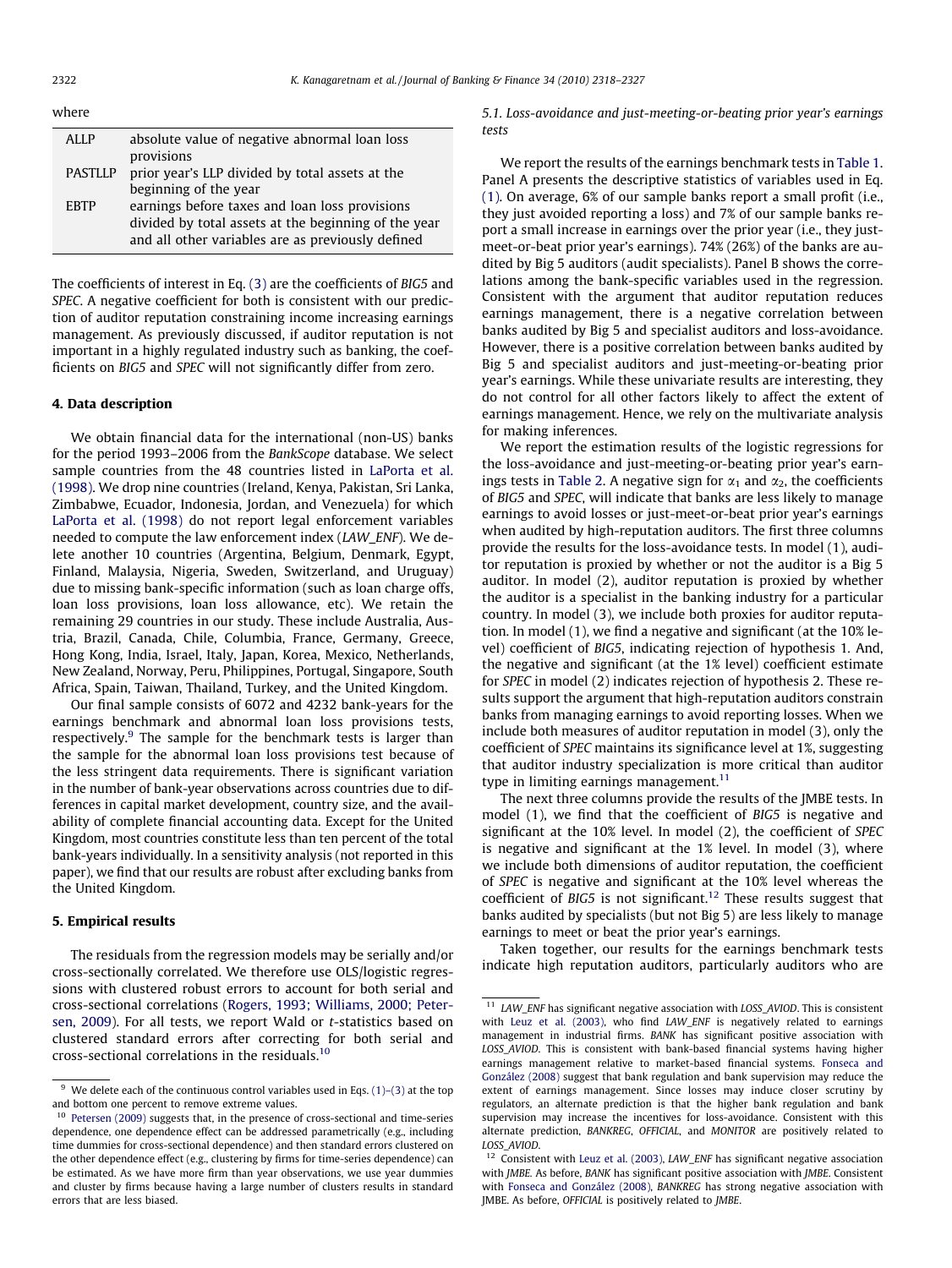#### <span id="page-5-0"></span>Table 1

Descriptive statistics and correlations for Earnings Benchmark Test.

|                                 |            | Mean                 |                       | Median                |                       | Q <sub>1</sub>        |                       | Q <sub>3</sub>        |                       | Std_dev               |
|---------------------------------|------------|----------------------|-----------------------|-----------------------|-----------------------|-----------------------|-----------------------|-----------------------|-----------------------|-----------------------|
| Panel A: Descriptive statistics |            |                      |                       |                       |                       |                       |                       |                       |                       |                       |
| LOSS_AVOID                      |            | 0.059                |                       | 0.000                 |                       | 0.000                 |                       | 0.000                 |                       | 0.235                 |
| <b>JMBE</b>                     |            | 0.067                |                       | 0.000                 |                       | 0.000                 |                       | 0.000                 |                       | 0.250                 |
| BIG5                            |            | 0.739                |                       | 1.000                 |                       | 0.000                 |                       | 1.000                 |                       | 0.439                 |
| <b>SPEC</b>                     |            | 0.260                |                       | 0.000                 |                       | 1.000                 |                       | 1.000                 |                       | 0.439                 |
| <b>SIZE</b>                     |            | 8.149                |                       | 8.179                 |                       | 6.579                 |                       | 9.583                 |                       | 2.134                 |
| <b>GROWTH</b>                   |            | 0.145                |                       | 0.096                 |                       | 0.020                 |                       | 0.192                 |                       | 0.319                 |
| LOANS                           |            | 0.631                |                       | 0.652                 |                       | 0.426                 |                       | 0.842                 |                       | 0.300                 |
| LEV                             |            | 0.109                |                       | 0.075                 |                       | 0.053                 |                       | 0.118                 |                       | 0.112                 |
| <b>ACASH_FLOW</b>               |            | 0.003                |                       | 0.001                 |                       | $-0.001$              |                       | 0.005                 |                       | 0.028                 |
| <b>ALLOW</b>                    |            | 0.010                |                       | 0.010                 |                       | 0.004                 |                       | 0.015                 |                       | 0.007                 |
|                                 |            |                      |                       |                       |                       |                       |                       |                       |                       |                       |
|                                 | LOSS_AVOID | <b>IMBE</b>          | BIG5                  | <b>SPEC</b>           | <b>SIZE</b>           | <b>GROWTH</b>         | LOANS                 | LEV                   | <b>ACASH_FLOW</b>     | <b>ALLOW</b>          |
| Panel B: Correlations           |            |                      |                       |                       |                       |                       |                       |                       |                       |                       |
| LOSS_AVOID                      | 1.000      | $0.062$ <sup>*</sup> | $-0.089$ <sup>*</sup> | $-0.148$ <sup>*</sup> | $0.072$ <sup>*</sup>  | $-0.085$ <sup>*</sup> | $-0.052$ <sup>*</sup> | $-0.150$ <sup>*</sup> | $-0.085$ <sup>*</sup> | 0.003                 |
| <b>JMBE</b>                     |            | 1.000                | 0.009                 | 0.002                 | 0.015                 | $-0.027$ <sup>*</sup> | 0.059"                | $-0.099$ <sup>*</sup> | $-0.080$ <sup>*</sup> | $-0.083$ <sup>*</sup> |
| BIG5                            |            |                      | 1.000                 | $0.575$ <sup>*</sup>  | $-0.038$ <sup>*</sup> | 0.002                 | $-0.002$              | $0.092^*$             | $-0.011$              | $-0.169$ <sup>*</sup> |
| <b>SPEC</b>                     |            |                      |                       | 1.000                 | $-0.217$ <sup>*</sup> | $0.108$ <sup>*</sup>  | 0.023                 | $0.187$ <sup>*</sup>  | 0.025                 | $-0.137$ <sup>*</sup> |
| <b>SIZE</b>                     |            |                      |                       |                       | 1.000                 | $-0.009$              | $0.030*$              | $-0.583$ <sup>*</sup> | $-0.010$              | $0.053*$              |
| <b>GROWTH</b>                   |            |                      |                       |                       |                       | 1.000                 | 0.315"                | $-0.046*$             | $0.253$ <sup>*</sup>  | $0.029*$              |
| LOANS                           |            |                      |                       |                       |                       |                       | 1.000                 | $-0.136$ <sup>*</sup> | $0.062^*$             | $0.143*$              |
| <b>LEV</b>                      |            |                      |                       |                       |                       |                       |                       | 1.000                 | 0.060                 | $0.127$ <sup>*</sup>  |
| <b>ACASH_FLOW</b>               |            |                      |                       |                       |                       |                       |                       |                       | 1.000                 | 0.095                 |
| <b>ALLOW</b>                    |            |                      |                       |                       |                       |                       |                       |                       |                       | 1.000                 |

Definitions for the firm-specific variables are as follow:

LOSS\_AVOID is an indicator variable that equals one if the bank has a small ROA (income before taxes scaled by total assets) in the interval between 0 and 0.002, zero otherwise; JMBE is an indicator variable that equals one if the bank has a change in ROA (income before taxes scaled by total assets) from year  $t$  – 1 to year  $t$  in the interval between 0 and 0.0005, zero otherwise; BIG5 is an indicator variable that equals one if the auditor is a Big 5 auditor, zero otherwise; SPEC is an indicator variable that equals one if the auditor is a market leader in the industry, zero otherwise; SIZE is the log of total assets at the beginning of the year; GROWTH is the growth in total assets from the beginning to the end of the year; LOANS is total loans scaled by total assets at the beginning of the year; LEV is total equity divided by total assets at beginning of the year; ACASH\_FLOW is the change in cash flows (income before taxes and before loan loss provisions) from the beginning to the end of the year scaled by total assets at the beginning of the year; and ALLOW is the allowance for loan losses at the end of the year, scaled by total assets at the beginning of the year.

Significance at 5% level (two-tailed).

industry specialists, help to constrain earnings management undertaken by banks.

### 5.2. Income-increasing abnormal loan loss provisions test

We report the results for the abnormal loan loss provisions tests in [Tables 3–5.](#page-7-0) We use a two-stage approach to investigate the effect of auditor reputation on abnormal loan loss provisions. The sample size for the first stage regression is 7680 bank-years with all data available to estimate abnormal LLP. The sample for our second stage is reduced to 4232 bank-years due to missing auditor information in the BankScope database. [Table 3](#page-7-0) reports the results of the first-stage regression for estimating abnormal LLP. Consistent with prior studies (e.g., [Kanagaretnam et al., 2009\)](#page-9-0), BEGLLA is negatively associated with LLP since a higher initial loan loss allowance will require a lower LLP in the current period. As expected, LCO, LOANS and NPL are positively associated with LLP, consistent with the evidence reported in [Kanagaretnam et al. \(2004\).](#page-9-0) The residuals from Eq. [\(2\)](#page-3-0) represent the abnormal component of LLP.

We are primarily interested in how auditor reputation may affect income-increasing earnings management and hence we report in [Table 4](#page-8-0) the regression results for the absolute value of the 2442 bank-years with negative (income-increasing) ALLP values. Of interest are the coefficients  $\delta_1$  and  $\delta_2$  of BIG5 and SPEC. A negative sign for  $\delta_1$  and  $\delta_2$  suggests less income-increasing earnings management when auditor reputation is high. Recall that we are using absolute values, so that smaller values of ALLP indicate less income-increasing earnings management. Consistent with expectations, the coefficient  $\delta_1$  in model (1), where auditor reputation is measured by BIG5, is negative and significant at the 10% level. In model (2), where auditor reputation is measured by SPEC, the coefficient  $\delta_2$  is negative and significant at the 1% level. In model (3) where we include both measures of auditor reputation in the model, the coefficient of BIG5 is negative but no longer significant at conventional levels and the coefficient of SPEC is negative and significant at the  $1\%$  level.<sup>13</sup> These results support our contention that high-reputation auditors constrain income-increasing earnings management by banks.<sup>14</sup>

Based on our research design, the most likely area to find earnings management is in the area of loss-avoidance or just-meetingor-beating the prior year's results. This is also when the reputation of the audit firm on the income-increasing abnormal loan loss provision (ALLP) would be expected to be the greatest.<sup>15</sup> To test this conjecture, we add LOSS\_AVOID and JMBE and their interactions with BIG5 and SPEC to model (3). In [Table 5](#page-8-0), we report the regression results for this expanded model (3). Addition of these variables does not alter our main results on the effects of BIG5 and SPEC in reducing the income-increasing ALLP reported in [Table 4.](#page-8-0) More interestingly, the sum of the coefficients of BIG5 and BIG5  $\ast$  JBME, SPEC and  $SPEC * LOSS$ \_AVOID, and SPEC and SPEC  $*$  JBME, are all negative and significant at the 5% level or better. This is consistent with our conjecture that the influence of auditor reputation will be greatest in constraining income-increasing earnings management through ALLP when banks have incentives for benchmark beating.

<sup>&</sup>lt;sup>13</sup> Consistent with prior research, LAW\_ENF is significantly negatively associated with absolute value of negative (income-increasing) ALLP. And, consistent with [Fonseca and Gonzalez \(2008\),](#page-9-0) OFFICIAL and MONITOR are negatively related to income-increasing ALLP. However, contrary to expectations, BANK is strongly negatively associated with income-increasing ALLP.

In untabulated results, we find no relation between our measures of auditor reputation and income-decreasing earnings management by banks.

<sup>&</sup>lt;sup>15</sup> We thank an anonymous referee for bringing this important issue to our attention.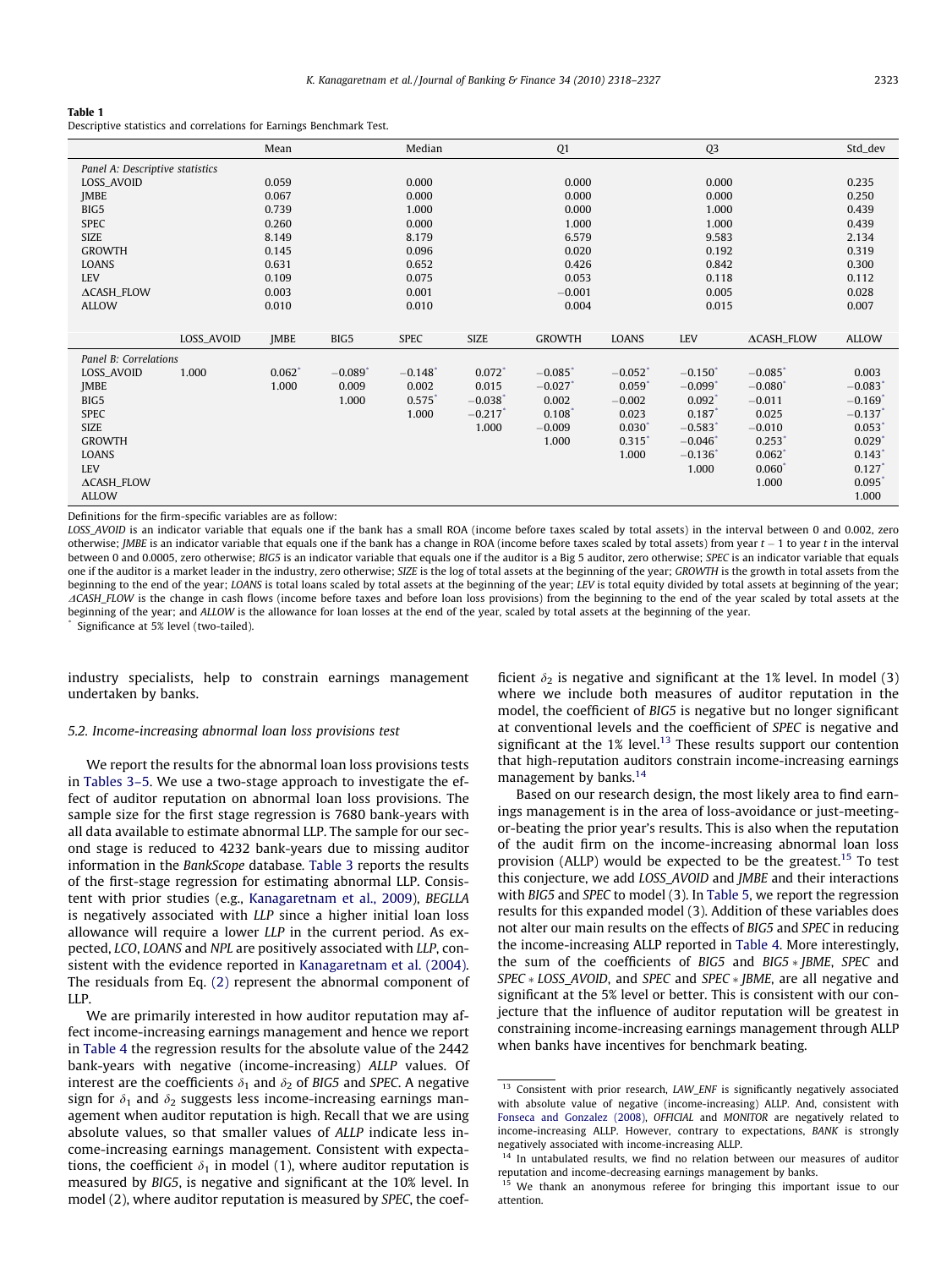#### <span id="page-6-0"></span>Table 2

Regression results for the loss-avoidance and just-meet-or-beat prior year's Earnings Benchmark Tests.

| Variable                        | Coeff.                | Loss-avoidance test               |                                 |                                 | Just-meeting-or-beating prior year's earnings |                                 |                                      |  |
|---------------------------------|-----------------------|-----------------------------------|---------------------------------|---------------------------------|-----------------------------------------------|---------------------------------|--------------------------------------|--|
|                                 |                       | Model $(1)$                       | Model $(2)$                     | Model $(3)$                     | Model $(1)$                                   | Model $(2)$                     | Model $(3)$                          |  |
| Intercept                       | $\alpha_0$            | $-3.929$<br>$(10.24)$ ***         | $-3.268$<br>$(7.24)$ ***        | $-3.289$<br>$(7.35)$ ***        | $-1.598$<br>$(2.67)$ <sup>*</sup>             | $-1.376$<br>(1.99)              | $-1.376$<br>(2.00)                   |  |
| BIG5                            | $\alpha_1$            | $-0.289$<br>$(2.82)^{^{\circ}}$   |                                 | $-0.075$<br>(0.14)              | $-0.265$<br>$(2.85)^{*}$                      |                                 | $-0.084$<br>(0.19)                   |  |
| <b>SPEC</b>                     | $\alpha_{2}$          |                                   | $-0.661$<br>$(8.78)$ ***        | $-0.619$<br>$(5.79)$ ***        |                                               | $-0.483$<br>$(6.36)$ ***        | $-0.436$<br>$(3.59)^{*}$             |  |
| <b>SIZE</b>                     | $\alpha_3$            | $-0.019$<br>(0.23)                | $-0.036$<br>(0.82)              | $-0.034$<br>(0.72)              | $-0.085$<br>$(5.62)$ **                       | $-0.096$<br>$(7.05)$ ***        | $-0.094$<br>$(6.71)$ ***             |  |
| <b>GROWTH</b>                   | $\alpha_4$            | $-0.305$<br>(0.95)                | $-0.271$<br>(0.74)              | $-0.269$<br>(0.73)              | $-1.191$<br>$(20.21)$ ***                     | $-1.164$<br>$(18.97)$ ***       | $-1.167$<br>$(18.91)$ ***            |  |
| LOANS                           | $\alpha_{5}$          | $-1.506$<br>$(18.69)$ ***         | $-1.425$<br>$(17.00)$ ***       | $-1.434$<br>$(17.29)$ ***       | 0.992<br>$(14.57)$ ***                        | 1.046<br>$(16.26)$ ***          | 1.042<br>$(16.17)$ ***               |  |
| <b>LEV</b>                      | $\alpha_6$            | $-8.886$<br>$(14.23)$ ***         | $-8.885$<br>$(14.24)$ ***       | $-8.828$<br>$(14.22)$ ***       | $-7.125$<br>$(28.30)$ ***                     | $-7.070$<br>$(28.22)$ ***       | $-7.047$<br>$(28.26)$ ***            |  |
| <b>ACASH_FLOW</b>               | $\alpha$ <sub>7</sub> | $-1.896$<br>(0.33)                | $-1.869$<br>(0.28)              | $-1.877$<br>(0.29)              | $-5.293$<br>$(14.83)$ ***                     | $-5.482$<br>$(15.06)$ ***       | $-5.492$<br>$(15.10)^{***}$          |  |
| <b>ALLOW</b>                    | $\alpha_8$            | $-0.505$<br>(0.01)                | $-0.174$<br>(0.01)              | $-0.452$<br>(0.01)              | $-37.059$<br>$(12.09)$ ***                    | $-36.464$<br>$(11.70)$ ***      | $-36.629$<br>$(11.68)$ ***           |  |
| LAW_ENF                         | $\alpha_{9}$          | $-0.022$<br>$(9.54)$ ***          | $-0.021$<br>$(7.44)$ ***        | $-0.022$<br>$(7.74)$ ***        | $-0.016$<br>$(5.69)$ **                       | $-0.015$<br>$(5.17)^{**}$       | $-0.015$<br>$(5.25)$ **              |  |
| <b>BANK</b>                     | $\alpha_{10}$         | 0.938<br>$(12.96)$ ***            | 0.734<br>$(6.69)$ ***           | 0.742<br>$(6.93)$ ***           | 0.432<br>$(6.53)$ ***                         | 0.375<br>$(4.38)$ <sup>**</sup> | 0.376<br>$(4.42)$ <sup>**</sup>      |  |
| <b>BANKREG</b>                  | $\alpha_{11}$         | 0.108<br>$(11.65)$ <sup>***</sup> | 0.075<br>$(4.43)$ <sup>**</sup> | 0.073<br>$(4.28)$ <sup>**</sup> | $-0.171$<br>$(38.92)$ ***                     | $-0.188$<br>$(38.46)$ ***       | $-0.189$<br>$(40.19)$ <sup>***</sup> |  |
| <b>OFFICIAL</b>                 | $\alpha_{12}$         | 0.054<br>(1.99)                   | 0.079<br>$(3.10)^{*}$           | 0.078<br>$(3.03)^{*}$           | 0.130<br>$(15.62)$ ***                        | 0.145<br>$(14.94)$ ***          | 0.144<br>$(14.77)$ ***               |  |
| <b>MONTIOR</b>                  | $\alpha_{13}$         | 0.379<br>$(4.61)$ **              | 0.338<br>$(3.31)^{*}$           | 0.348<br>$(3.60)^{*}$           | $-0.049$<br>(0.22)                            | $-0.054$<br>(0.23)              | $-0.049$<br>(0.18)                   |  |
| Year Controls                   |                       | Yes                               | Yes                             | Yes                             | Yes                                           | Yes                             | Yes                                  |  |
| $\mathbf N$<br>Likelihood ratio |                       | 6072<br>$313.87***$               | 6072<br>323.92***               | 6072<br>324.15***               | 6072<br>220.71***                             | 6072<br>225.69***               | 6072<br>225.95***                    |  |

The regression model is:

BENCHMARK =  $\alpha_0 + \alpha_1 BIG5 + \alpha_2 SPEC + \alpha_3 SIZE_t + \alpha_4 GROWTH + \alpha_5 LOANS_t + \alpha_6 LEV_t + \alpha_7 \Delta CASH.FLOW_t + \alpha_8 ALLOW_t + \alpha_9 LAW\_ENE + \alpha_{10} BANK + \alpha_{11} BANKEC$  $+\alpha_{12}$ OFFICIAL  $+\alpha_{13}$ MONITOR  $+\langle$ Year Controls $\rangle + e$ ,

where BENCHMARK is defined as LOSS\_AVOID or JMBE. BANK is a bank system dummy variable that equals one for countries whose financial system is bank-dominated and zero for countries whose financial system is market-oriented, as per the classification of [Demirguc-Kunt and Levine \(1999\)](#page-9-0); LAW\_ENF is the law enforcement index. The index is the mean score of three legal enforcement variables reported in [LaPorta et al. \(1998\)](#page-9-0), and used in [Leuz et al. \(2003\).](#page-9-0) The three variables are (1) the mean for 1980–1983 of a variable provided by Business International Corp., capturing the efficiency and integrity of the judicial system; (2) the mean for 1982-1995 of a rule of law variable obtained from International Country Risk; and (3) the mean for 1982–1995 of a corruption variable that assesses the corruption in government, obtained from International Country Risk; BANKREG is a measure of regulatory restrictions on entry into banking; OFFICIAL is the official supervisory power index; MONITOR is the private monitoring index. All other variables are defined in the footnotes of [Table 1](#page-5-0). We run the logistic regression clustered by firm, and with year dummies. To conserve space, we do not report the coefficient estimates for the year dummies. For each variable, we report the regression coefficient, followed by the Wald statistic in parentheses.

Significance at 10% level (two-tailed).

Significance at 5% level (two-tailed).

\*\*\* Significance at 1% level (two-tailed).

## 5.3. Sensitivity checks

In the main analysis, we define the industry market leader for each country as the specialist auditor. We use the [Neal and Riley](#page-9-0) [\(2004\)](#page-9-0) criteria, which allow more than one auditor to be a specialist in the banking industry, as an alternative definition. Specifically, we define an auditor with a large industry market share (based on bank assets) as a specialist (SPEC1) for each country. We consider an auditor to have a large market share if the auditor has at least a 20% share of the industry for the 1993–1997 period, a 24% share of the industry for the 1998–2001 period, and a 30% share of the industry for the 2002–2005 period.16 For the loss-avoidance test, in model (2), the coefficient of SPEC1 is negative and significant. In model (3), the coefficient for BIG5 is insignificant but the coefficient for SPEC1 is negative and significant. For the just-meeting-or-beating prior year's earnings test, the coefficient for SPEC1 is negative and significant in model (2). In model (3), the coefficient for BIG5 is insignificant but the coefficient for SPEC1 is negative and significant. Overall, our results are robust to this alternative definition of auditor specialization.

Second, we conduct a sub-sample analysis using only US banks. As discussed earlier, we omit US banks because they operate in a highly litigious environment that likely differs from the environment in other countries. Because US banks were generally very profitable during our sample period, we have very few observations in the bin-width for the loss-avoidance and just-meetingor-beating prior year's earnings tests. In separate tests related to absolute value of income-increasing abnormal loan loss provisions, we find that both auditor type and auditor expertise are negatively related to income-increasing earnings management.

Third, we control for potential endogeneity of auditor choice and banks' earnings management. Banks with high earnings quality may systematically choose high-reputation auditors and

<sup>16</sup> Following [Neal and Riley \(2004\),](#page-9-0) we employ a cutoff for ''large'' market shares of  $(1/N)$  \* 1.2, where N is the number of big international audit firms. The largest firms are the Big 6, during the period 1993–1997, the Big 5 after the merger between Coopers and Lybrand and Price Waterhouse in 1998, and the Big 4 after the demise of Arthur Andersen in 2002. This measure includes all firms that cross the 20%/24%/30% thresholds and is denoted as SPEC1.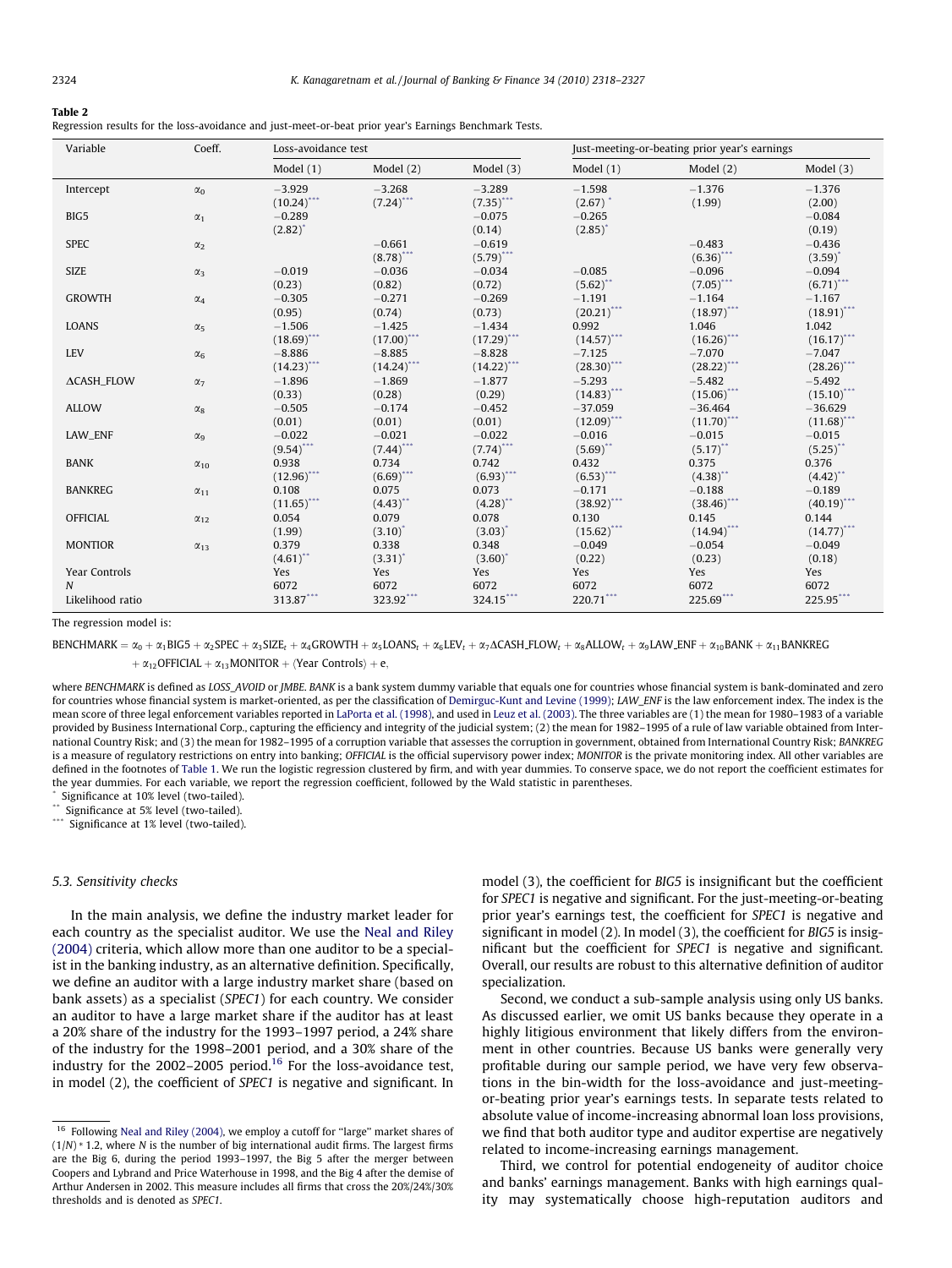<span id="page-7-0"></span>

Stage-one regression in estimating abnormal loan loss provisions.

| Variable                          | Coeff.         | Estimate                     |
|-----------------------------------|----------------|------------------------------|
| Intercept                         | $\lambda_0$    | $-0.001$                     |
|                                   |                | $(-0.54)$                    |
| <b>BEGLLA</b>                     | $\lambda_1$    | $-0.009$                     |
|                                   |                | $(-3.69)$ <sup>*</sup>       |
| LCO                               | $\lambda_2$    | 0.022                        |
|                                   |                | $(5.68)$ <sup>*</sup>        |
| <b>CHLOANS</b>                    | $\lambda_3$    | $-0.006$                     |
|                                   |                | $(-6.64)$ <sup>*</sup>       |
| LOANS                             | $\lambda_4$    | 0.010                        |
|                                   |                | $(15.03)^{*}$                |
| <b>NPL</b>                        | $\lambda_5$    | 0.077<br>$(2.51)^{^{\circ}}$ |
| <b>DNPL</b>                       |                | 0.008                        |
|                                   | $\lambda_6$    | (0.98)                       |
| <b>MUN</b>                        | $\lambda_7$    | $-0.007$                     |
|                                   |                | $(-1.49)$                    |
| <b>MORT</b>                       | $\lambda_8$    | $-0.006$                     |
|                                   |                | $(-8.65)$                    |
| <b>LEASE</b>                      | $\lambda$ 9    | $-0.004$                     |
|                                   |                | $(-2.72)$                    |
| <b>OTH</b>                        | $\lambda_{10}$ | $-0.001$                     |
|                                   |                | $(-1.34)$                    |
| GRP                               | $\lambda_{11}$ | $-0.019$                     |
|                                   |                | $(-6.04)^*$                  |
| <b>OCORP</b>                      | $\lambda_{12}$ | $-0.037$                     |
|                                   |                | $(-0.43)$                    |
| BK                                | $\lambda_{13}$ | $-0.013$                     |
|                                   |                | $(-0.23)$                    |
| Year dummies                      |                | Yes<br>Yes                   |
| Country dummies<br>$\overline{N}$ |                | 7680                         |
| Adjusted $R^2$                    |                | 9.58                         |
|                                   |                |                              |

We report the results for the following stage one regression model:

 $LLP_{it} = \lambda_0 + \lambda_1 BEGLLA + \lambda_2 LCO + \lambda_3CHLOANS + \lambda_4 LOANS + \lambda_5NPL$ 

 $+ \lambda_6$ DNPL +  $\langle$ LOAN CATEGORIES $\rangle$  +  $\langle$ YEAR CONTROLS $\rangle$ 

 $+$  (COUNTRY CONTROLS) +  $e_{it}$ .

where LLP is the provisions for loan losses; BEGLLA is the beginning loan loss allowance; LCO is net loan charge-offs; CHLOANS is the change in total loans outstanding; LOANS is total loans outstanding; NPL is the non-performing loans; and DNPL is a dummy variable that equals one if NPL is missing, zero otherwise. These variables are deflated by beginning total assets. LOAN CATEGORIES is an indicator variable for different type of loans. They are defined as: Loans to Municipalities/Government (MUN); Mortgages (MORT), HP/Lease (LEASE), Other Loans (OTH), Loans to Group companies/Associates (GRP), Loans to Other Corporate (OCORP), Loans to Banks  $(BK)$ . For each variable, we report the regression coefficient, followed by the t-statistic in parentheses.

Significance at 1% level (two-tailed).

high-reputation auditors may likewise prefer to audit banks with high earning quality. We employ the [Heckman \(1979\)](#page-9-0) two-stage procedure to address this concern.17 We first estimate a probit model of auditor choice (Big 5 vs. non-Big 5) to derive the Inverse Mills Ratio (IMR). We are not aware of a model of auditor choice for banks. Therefore, we develop the following model that relates auditor choice to bank performance, size, and risk $18$ :

$$
BIG5 = \alpha_0 + \alpha_1 ROA + \alpha_2 ROA * LOSS + \alpha_3 LnLOAN + \alpha_4 CHLOAN + \alpha_5 TCAPITAL + \alpha_6 LOANRATIO + \alpha_7 NPLRATIO + \varepsilon, \qquad (4)
$$

| BIG5             | an indicator variable that equals 1 for Big 5       |
|------------------|-----------------------------------------------------|
|                  | clients and 0 for non- Big 5 clients                |
| <b>ROA</b>       | net income over lagged total assets                 |
| <b>LOSS</b>      | an indicator variable that equals 1 the firm has a  |
|                  | loss and 0 otherwise                                |
| LnLOAN           | natural log of total loans outstanding              |
| <b>CHLOAN</b>    | change in total loans outstanding, scaled by        |
|                  | beginning assets                                    |
| <b>TCAPITAL</b>  | risk adjusted total capital ratio (at the year-end) |
| <b>LOANRATIO</b> | total loans outstanding divided by total assets     |
| <b>NPLRATIO</b>  | nonperforming loans divided by total loans          |
|                  |                                                     |

ROA captures performance and is expected to be positively related to BIG5. By including  $ROA * LOSS$  in the model, we allow the coefficient of ROA to differ across profit and loss firms. LnLOAN is a proxy for bank size. Since larger banks may prefer Big 5 auditors, we predict a positive coefficient for LnLOAN. We use several measures of risk, including CHLOAN, TCAPITAL, NPLRATIO and LOANRATIO. We predict positive coefficients for CHLOAN, TCAPITAL, LOANRATIO, and NPLRATIO as banks with greater actual or perceived risks may opt for a Big 5 auditor to enhance the credibility of their financial reports. The (untabulated) results for our first-stage regression indicate that ROA, LnLOAN, CHLOAN, LOANRATIO, NPLRATIO, and TCAPI-TAL are positively and significantly associated with BIG5 while  $ROA * LOSS$  is negatively and significantly associated with BIG5.

We then re-estimate Eqs. [\(1\) and \(3\)](#page-2-0) with IMR as an additional independent variable. In the second stage the coefficient of IMR in all our models is significant at the 1% level suggesting that selfselection may be a problem in our analysis. Despite the inclusion of IMR in the regression model, the results of the second-stage regression are similar to those reported in [Tables 2 and 4.](#page-6-0)

Our fourth sensitivity test is related to the benchmark-beating test. In the loss-avoidance test, we consider a bank's attempt to avoid losses if its earnings are between 0 and 0.002. As a robustness check, we use alternative benchmarks: SMALL\_PROFIT is coded one if ROA is [0, 0.001] or [0, 0.003]. Our results are similar to those reported in [Table 2.](#page-6-0) In the JMBE test, we use the alternative binwidth criterion of [0, 0.0001] or [0, 0.0008] in scaled change in earnings instead of [0, 0.0005] to classify firms as just-meetingor-beating their earnings benchmark. Again, we obtain similar results.

Our fifth sensitivity test is related to the banks audited by Arthur Andersen. We re-estimate the models after excluding former Andersen clients (194 bank-year observations for the benchmark tests, and 62 bank-year observations for the abnormal loan loss provision test). Overall, our results are robust to the exclusion of these former Andersen clients. We also find that there is no difference in earnings management between Andersen and non-Andersen Big 5 clients. This is consistent with [Cahan and Zhang](#page-9-0) [\(2006\)](#page-9-0) who find no significant differences between the US clients of Andersen and those of the other Big-5 auditors in terms of unadjusted and performance-adjusted abnormal accruals.

Finally, we run additional tests by replacing the country level institutional variables with fixed effects for each country. Except for the JMBE test, our results are similar to those reported in the paper.

## 6. Summary and conclusions

Given the importance of banking to national and global economies, there is surprisingly little evidence on the implications of auditing for banks' earnings quality. Banks are very different from industrial firms, and given the recent, heightened concern with the

<sup>&</sup>lt;sup>17</sup> [Francis and Lennox \(2008\)](#page-9-0) discuss the problems with operationalizing the [Heckman \(1979\)](#page-9-0) two-stage procedure in an accounting context. Following their suggestion, we exclude several variables that appear in the first stage model (for example LnLOAN and NPLRATIO) from our second stage model. We also check for multicollinearity when including IMR in the second stage. The variance inflation factors do not indicate problems with multicollinearity.

 $18$  The sample size is reduced due to missing information for capital ratio and nonperforming loans.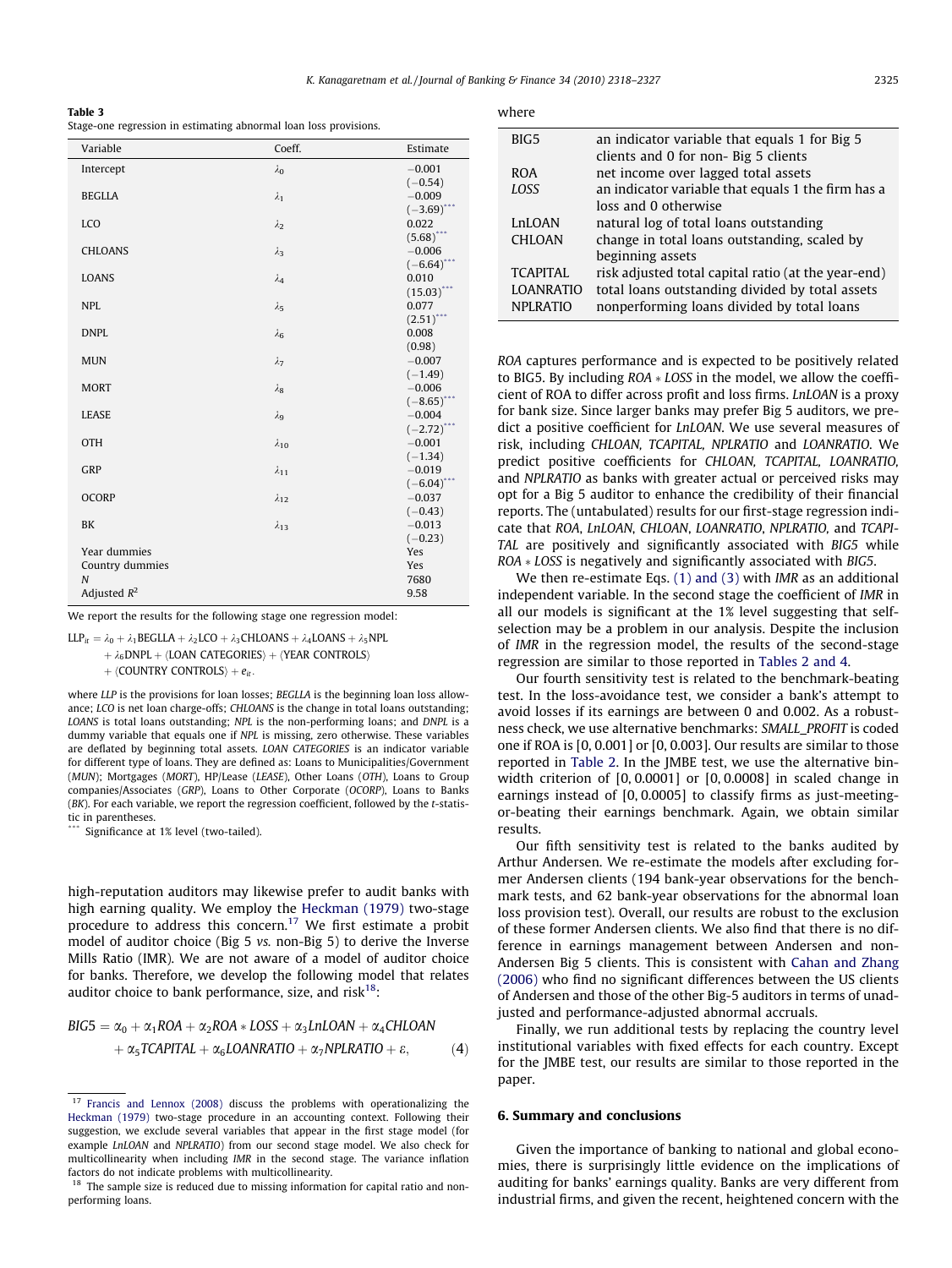#### <span id="page-8-0"></span>Table 4

Association between absolute value of income-increasing ALLP and auditor reputation.

#### Table 5

Association between Absolute value of income-increasing ALLP, loss-avoidance, and just-meet-or-beat prior year's earnings, and auditor reputatio.

| Variable        | Coeff.                | Model $(1)$                          | Model $(2)$                          | Model $(3)$                         |
|-----------------|-----------------------|--------------------------------------|--------------------------------------|-------------------------------------|
| Intercept       | $\delta_0$            | 0.984<br>$(7.31)$ ***                | 0.992<br>$(7.40)$ ***                | 0.973<br>$(7.22)$ <sup>***</sup>    |
| BIG5            | $\delta_1$            | $-0.038$<br>$(-1.81)^{*}$            |                                      | $-0.026$<br>$(-1.24)$               |
| <b>SPEC</b>     | $\delta_2$            |                                      | $-0.065$<br>$(-3.07)^{4}$            | $-0.060$<br>$(-2.80)^{^{\circ}}$    |
| <b>SIZE</b>     | $\delta_3$            | $-0.022$<br>$(-4.52)$                | $-0.021$<br>$(-4.43)^*$              | $-0.021$<br>$(-4.35)$               |
| <b>GROWTH</b>   | $\delta_4$            | 0.054<br>$(2.06)$ **                 | 0.056<br>$(2.16)$ **                 | 0.055<br>$(2.11)$ **                |
| <b>PASTLLP</b>  | $\delta_5$            | $-1.143$<br>$(-1.40)$                | $-1.078$<br>$(-1.33)$                | $-1.142$<br>$(-1.41)$               |
| <b>EBTP</b>     | $\delta_{6}$          | 0.140<br>(0.39)                      | 0.047<br>(0.13)                      | 0.081<br>(0.23)                     |
| LAW_ENF         | $\delta_7$            | $-0.001$<br>$(-2.06)$ <sup>**</sup>  | $-0.002$<br>$(-2.44)$ **             | $-0.002$<br>$(-2.26)$ <sup>**</sup> |
| <b>BANK</b>     | $\delta_8$            | $-0.066$<br>$(-3.01)$ ***            | $-0.066$<br>$(-3.06)$ ***            | $-0.072$<br>$(-3.29)^{^{\circ}}$    |
| <b>BANKREG</b>  | $\delta$ <sub>9</sub> | $-0.001$<br>$(-0.08)$                | $-0.005$<br>$(-0.53)$                | $-0.003$<br>$(-0.26)$               |
| <b>OFFICIAL</b> | $\delta_{10}$         | $-0.011$<br>$(-3.16)$ <sup>***</sup> | $-0.011$<br>$(-3.13)$ <sup>***</sup> | $-0.011$<br>$(-3.16)^{^{\circ}}$    |
| <b>MONTIOR</b>  | $\delta_{11}$         | $-0.057$<br>$(-3.76)$ <sup>***</sup> | $-0.056$<br>$(-3.66)$ ***            | $-0.053$<br>$(-3.47)^{4}$           |
| Year controls   |                       | Yes                                  | Yes                                  | <b>Yes</b>                          |
| N               |                       | 2407                                 | 2407                                 | 2407                                |
| Adj. $R^2$      |                       | 7.45                                 | 7.93                                 | 8.01                                |

The table reports the results for the following stage-two regression model:

ALLP =  $\delta_0 + \delta_1$ BIG5 +  $\delta_2$ SPEC +  $\delta_3$ SIZE +  $\delta_4$ GROWTH +  $\delta_5$ PASTLLP +  $\delta_6$ EBTP

 $\phi + \delta_7$ LAW ENF +  $\delta_8$ BANK +  $\delta_9$ BANKREG +  $\delta_{10}$ OFFICIAL +  $\delta_{11}$ MONITOR

 $+$  (YEAR CONTROLS)  $+ \varepsilon$ .

The dependent variable is the absolute values of the negative (income-increasing) abnormal loan loss provisions. The definitions for the variables are provided in footnotes of [Tables 1 and 3.](#page-5-0) The definitions of the institutional variables are provided in the footnotes of [Table 2.](#page-6-0) We estimate the regression clustered by firm, and with year dummies. For ease of presentation, we multiply the coefficient estimates by 100. To conserve space, we do not report the coefficient estimates for the year dummies. For each variable, we report the regression coefficient, followed by the t-statistic in parentheses.

Significance at 10% level, two-tailed.

Significance at 5% level, two-tailed.

\*\*\* Significance at 1% level, two-tailed.

quality of banks' reported earnings following the meltdown in this sector, a study of the effect of auditor reputation on earnings management in the banking industry is of considerable interest to regulators and investors.

We examine the relation between auditor reputation and earnings management in banks using a sample of banks from 29 countries. We hypothesize that high-reputation auditors will constrain income-increasing earnings management in banks. In particular, we examine the implications of two aspects of auditor reputation, auditor type (Big 5 vs. non-Big 5 auditors) and auditor industry specialization for earnings management in banks.

We find in separate tests that both auditor type and auditor expertise constrain earnings benchmark-beating (loss-avoidance and just-meeting-or-beating prior year's earnings) behavior in banks. However, we find that once auditor type and industry expertise are included in the same tests, only auditor industry expertise has a significant impact on constraining benchmarkbeating behavior. In tests related to income-increasing abnormal loan loss provisions, we find in separate tests that both auditor type and auditor expertise constrain income-increasing earnings management. Again, in joint tests, only auditor industry expertise has a significant impact on constraining income-increasing earnings management.

| Variable          | Coef.         | Model $(1)$              | Model $(2)$             | Model (3)                          |
|-------------------|---------------|--------------------------|-------------------------|------------------------------------|
|                   |               |                          |                         |                                    |
| Intercept         | $\delta_0$    | 0.963                    | 0.983                   | 0.965                              |
|                   |               | $(8.06)$ ***             | $(8.14)$ <sup>***</sup> | $(8.07)$ ***                       |
| BIG5              | $\delta_1$    | $-0.039$                 |                         | $-0.028$                           |
|                   |               | $(-1.79)^*$              |                         | $(-1.30)$                          |
| <b>SPEC</b>       | $\delta_2$    |                          | $-0.057$                | $-0.052$                           |
|                   |               |                          | $(-2.57)^{*}$           | $(-2.30)$ **                       |
| <b>SIZE</b>       | $\delta_3$    | $-0.022$                 | $-0.022$                | $-0.022$                           |
| <b>GROWTH</b>     |               | $(-4.65)^*$<br>0.055     | $(-4.55)^*$<br>0.056    | $(-4.47)^*$<br>0.055               |
|                   | $\delta_4$    |                          | $(2.18)$ <sup>**</sup>  |                                    |
| <b>PASTLLP</b>    |               | $(2.10)^{4}$<br>$-1.267$ | $-1.192$                | $(2.12)$ <sup>**</sup><br>$-1.272$ |
|                   | $\delta_5$    | $(-1.57)$                | $(-1.50)$               | $(-1.59)$                          |
| <b>EBTP</b>       | $\delta_6$    | 0.119                    | 0.032                   | 0.066                              |
|                   |               | (0.33)                   | (0.09)                  | (0.19)                             |
| LAW_ENF           | $\delta_7$    | $-0.001$                 | $-0.002$                | $-0.001$                           |
|                   |               | $(-1.90)^{*}$            | $(-2.32)^{4}$           | $(-2.10)^{4}$                      |
| BANK              | $\delta_8$    | $-0.067$                 | $-0.066$                | $-0.072$                           |
|                   |               | $(-3.04)^*$              | $(-3.03)^{*}$           | $(-3.28)^{^{\circ}}$               |
| <b>BANKREG</b>    | $\delta$ 9    | 0.001                    | $-0.005$                | $-0.002$                           |
|                   |               | (0.03)                   | $(-0.49)$               | $(-0.17)$                          |
| <b>OFFICIAL</b>   | $\delta_{10}$ | $-0.010$                 | $-0.010$                | $-0.010$                           |
|                   |               | $(-3.04)$ ***            | $(-3.08)^{*}$           | $(-3.05)^*$                        |
| <b>MONTIOR</b>    | $\delta_{11}$ | $-0.056$                 | $-0.056$                | $-0.053$                           |
|                   |               | $(-3.73)^{*}$            | $(-3.66)$ <sup>*</sup>  | $(-3.49)^{4}$                      |
| LOSS_AVOID        | $\delta_{12}$ | $-0.028$                 | 0.020                   | $-0.028$                           |
|                   |               | $(-0.80)$                | (0.66)                  | $(-0.81)$                          |
| <b>JMBE</b>       | $\delta_{13}$ | 0.014                    | $-0.045$                | 0.013                              |
|                   |               | (0.42)                   | $(-2.13)$ **            | (0.42)                             |
| BIG5 * LOSS_AVOID | $\delta_{14}$ | 0.075                    |                         | 0.093                              |
|                   |               | (1.41)                   |                         | (1.60)                             |
| BIG5 * IBME       | $\delta_{15}$ | $-0.097$                 |                         | $-0.091$                           |
|                   |               | $(-2.55)^*$              |                         | $(-2.18)^{4}$                      |
| SPEC * LOSS_AVOID | $\delta_{16}$ |                          | $-0.122$                | $-0.161$                           |
|                   |               |                          | $(-2.65)$ **            | $(-2.75)^{**}$                     |
| SPEC * JBME       | $\delta_{17}$ |                          | $-0.038$                | $-0.008$                           |
|                   |               |                          | $(-1.11)$               | $(-0.20)$                          |
| Year Controls     |               | Yes                      | Yes                     | Yes                                |
| N<br>Adj. $R^2$   |               | 2407<br>7.76             | 2407<br>8.01            | 2407<br>8.26                       |
|                   |               |                          |                         |                                    |

The table reports the results for the following stage-two regression model:

ALLP =  $\delta_0 + \delta_1$ BIG5 +  $\delta_2$ SPEC +  $\delta_3$ SIZE +  $\delta_4$ GROWTH +  $\delta_5$ PASTLLP +  $\delta_6$ EBTP

 $\phi_7$ LAW ENF +  $\delta_8$ BANK +  $\delta_9$ BANKREG +  $\delta_{10}$ OFFICIAL +  $\delta_{11}$ MONITOR

 $\phi_1$ <sub>2</sub>LOSS AVOID +  $\delta_{13}$ JMBE +  $\delta_{14}$ BIG5 \* LOSS AVOID +  $\delta_{15}$ BIG5 \* JMBE

 $\phi_1 \delta_{16}$ SPEC \* LOSS\_AVOID +  $\delta_{17}$ SPEC \* [MBE +  $\langle$ YEAR CONTROLS $\rangle$  +  $\varepsilon$ .

The definitions for the variables are provided in footnotes of [Tables 1–3](#page-5-0). We estimate the regression clustered by firm, and with year dummies. For ease of presentation, we multiply the coefficient estimates by 100. To conserve space, we do not report the coefficient estimates for the year dummies. For each variable, we report the regression coefficient, followed by the t-statistic in parentheses.

Significance at 10% level, two-tailed.

\*\* Significance at 5% level, two-tailed.

Significance at 1% level, two-tailed.

Our results show that even in a highly regulated industry such as banking, auditor reputation has an important role in constraining income-increasing earnings management. Moreover, in an international banking context, our study can be regarded as documenting an important external monitoring mechanism in addition to previously identified international institutional factors and bank monitoring factors that constrains earnings management in banks.

## Acknowledgements

We thank the editor and an anonymous reviewer for their helpful suggestions. Kanagaretnam and Lobo thank the Social Sciences and Humanities Research Council of Canada (SSHRC) for financial support. Kanagaretnam also thanks the Certified Management Accountants (CMA) of Ontario for financial support.